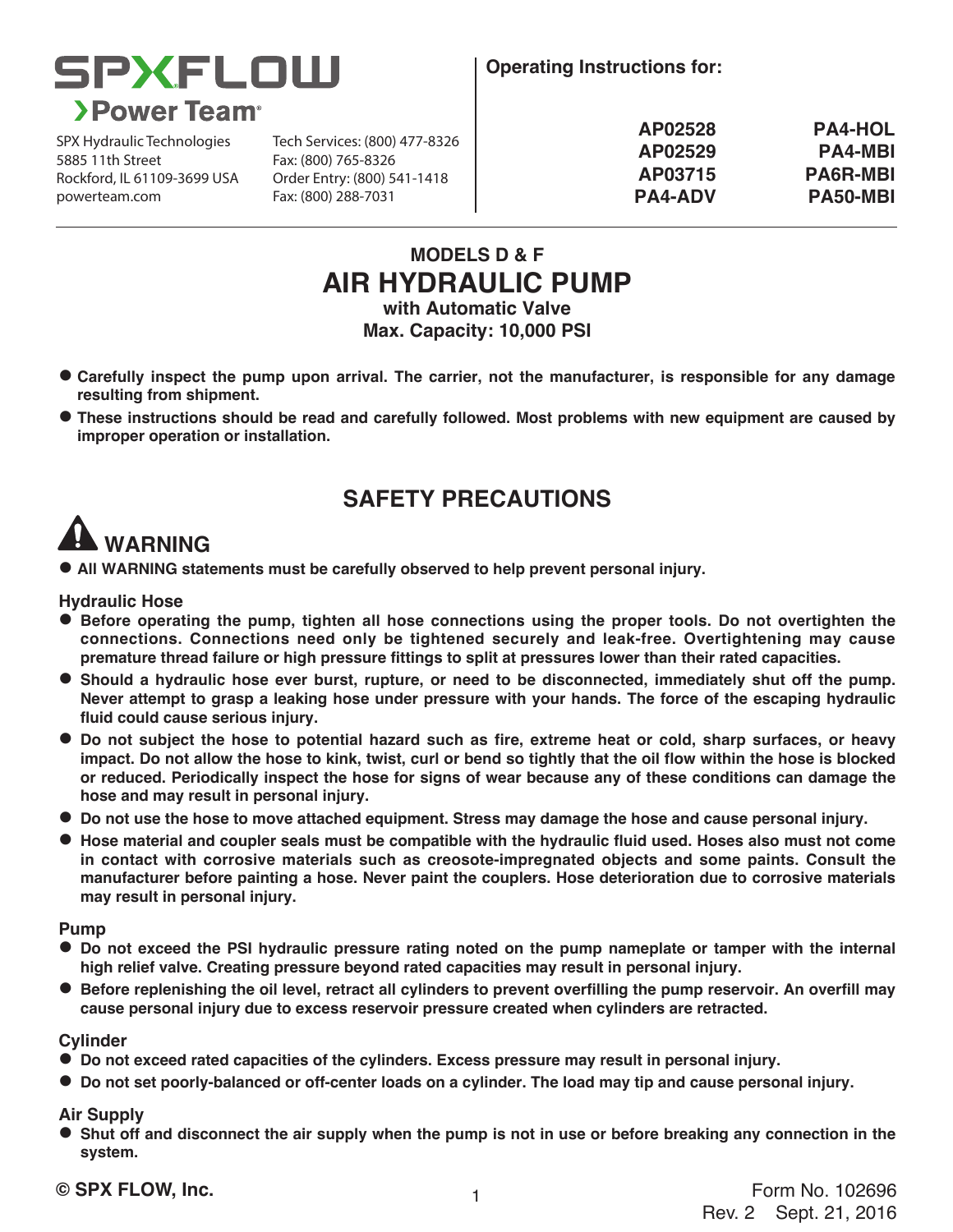### **PREPARATION & SET-UP**

#### **Air Supply**

The air supply should be capable of providing 20 CFM at 90 PSI to obtain the rated hydraulic output. Shop air line pressure should be regulated to a maximum of 90 PSI.

#### **Hydraulic Connections**

Clean areas around all oil ports of the pump and cylinders. Inspect all threads and fittings for signs of wear or damage and replace as needed. Clean all hose ends, couplers or union ends. Remove the thread protectors from the hydraulic oil outlets.

**IMPORTANT: Seal all external pipe connections with a high-quality, nonhardening thread sealant.** Teflon tape can also used to seal hydraulic connections if only one layer of tape is used. Apply the tape carefully, two threads back, to prevent it from being pinched by the coupler and broken off inside the system. Any loose pieces of tape could travel through the system and obstruct the flow of oil or cause jamming of precision-fit parts.

### **WARNING: To help prevent personal injury,**

**Ensure that all hydraulic connections are secure and tight before building pressure in the system.** 

### **OPERATION**

#### **Pump Operation**

1. Connect air supply to pump air quick coupler. **NOTE: Under certain circumstances the pump may need to be primed before operation. Refer to the method described in the Preventive Maintenance section entitled "Priming the Pump Unit."**

- 2. Close the door after inserting the filter. The pump will continue to run until the system pressure stalls the pump.
- 3. The automatic dump valve is activated and the cylinder returns upon opening the door.

### **PREVENTIVE MAINTENANCE**

#### **NOTE: Any repair or servicing that requires dismantling the pump must be performed in a dirt-free environment by a qualified service technician.**

#### **Lubrication**

A high quality auto-drain filter/regulator/lubricator has been mounted as close to the pump as possible. Set the lubricator to feed not more than one drop of non-detergent hydraulic oil per 3 crushing cycles.

#### **Bleeding Air from the System**

Upon initial startup or after prolonged use, a significant amount of air may accumulate within the hydraulic system. This entrapped air can cause the cylinder to respond slowly or behave in an unstable manner. To remove the air, run the system through several cycles (extending and retracting cylinders) free of any load. **NOTE: The cylinder must be at a lower level than the pump to allow air to be released through the pump reservoir.**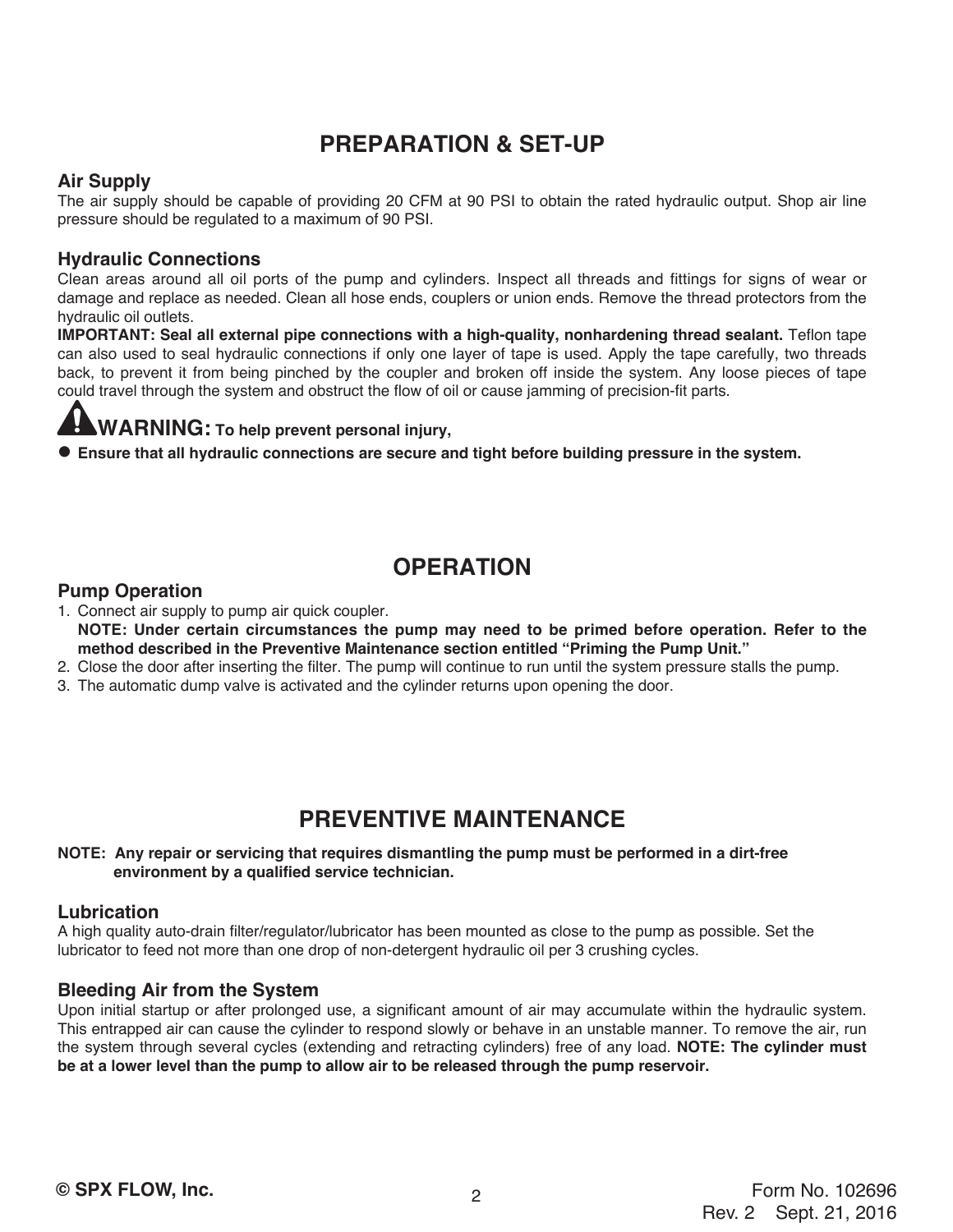#### **Inspecting the Hydraulic Fluid Level**

Check the oil level in the reservoir periodically. With all cylinder(s) retracted, the oil level should come to 1/2" from the filler/breather cap hole. Drain, clean and replenish the reservoir with high-grade, approved Power Team hydraulic fluid yearly or more often if necessary. The frequency of oil change will depend upon the general working conditions, severity of use and overall cleanliness and care given the pump.

#### **Maintenance Cleaning**

- 1. Keep the outer surface of the pump as free from dirt as possible.
- 2. Protect all unused couplers.
- 3. Keep all hose connections free of dirt and grime.
- 4. Keep the filler/breather cap clean and unobstructed at all times.
- 5. Equipment connected to the pump must be kept clean.
- 6. Use only high-grade, approved Power Team hydraulic fluids in this pump. Change as recommended.

#### **Draining and Cleaning the Reservoir**

#### **IMPORTANT: Clean the pump exterior before the pump interior is removed from the reservoir.**

- 1. Remove the screws that fasten the pump assembly to the reservoir. Remove the pump assembly from the reservoir. Do not damage the gasket, filter or safety valve.
- 2. Drain the reservoir of all fluid. Refill half full with clean Power Team hydraulic fluid.
- 3. Place the pump assembly back onto the reservoir and secure with two machine screws assembled on opposite corners of the housing.
- 4. Run the pump for several minutes. Remove the two cover screws and lift off the pump assembly again. Drain and wipe out the reservoir with a clean, lint-free cloth.
- 5. Fill the reservoir with high-grade, approved Power Team hydraulic fluid to 1/2" from the filler/breather cap hole. Place the pump assembly (with gasket) on the reservoir and install the screws. Tighten securely and evenly.

#### **Adding Oil to the Reservoir**

- 1. Cylinder(s) must be fully retracted and the air supply disconnected when adding oil to the reservoir.
- 2. Clean the entire area around the filler/breather cap before removing the filler/breather cap.
- 3. Use a clean funnel with filter when adding oil.
- 4. Use only approved Power Team hydraulic fluids.
- 5. Fill to 1/2" from the filler/breather cap hole.

### **Priming the Pump Unit**

- 1. Connect the oil line to the pressure port and keep the return port plugged. Place the other end of the oil line in the pump filler hole.
- 2. Attach air line with shut-off valve to the pump.
- 3. Open the air valve. Pump will begin to reciprocate, and oil will advance through the hose or oil line and return to the pump reservoir. Allow the pump to cycle approximately 15 seconds.
- 4. Plug the manifold pressure port, or shift the valve to pressurize the circuit. If the pump builds pressure, it has been successfully primed.

#### **Periodic Cleaning**

**IMPORTANT: The greatest single cause of failure in hydraulic pumps is dirt. Keep the pump and attached equipment clean to prevent foreign matter from entering the system.**

All unused couplers must be sealed with thread protectors. All hose connections must be free of grit and grime. Use only high-grade, approved Power Team hydraulic fluid in this unit and change at least once a year.